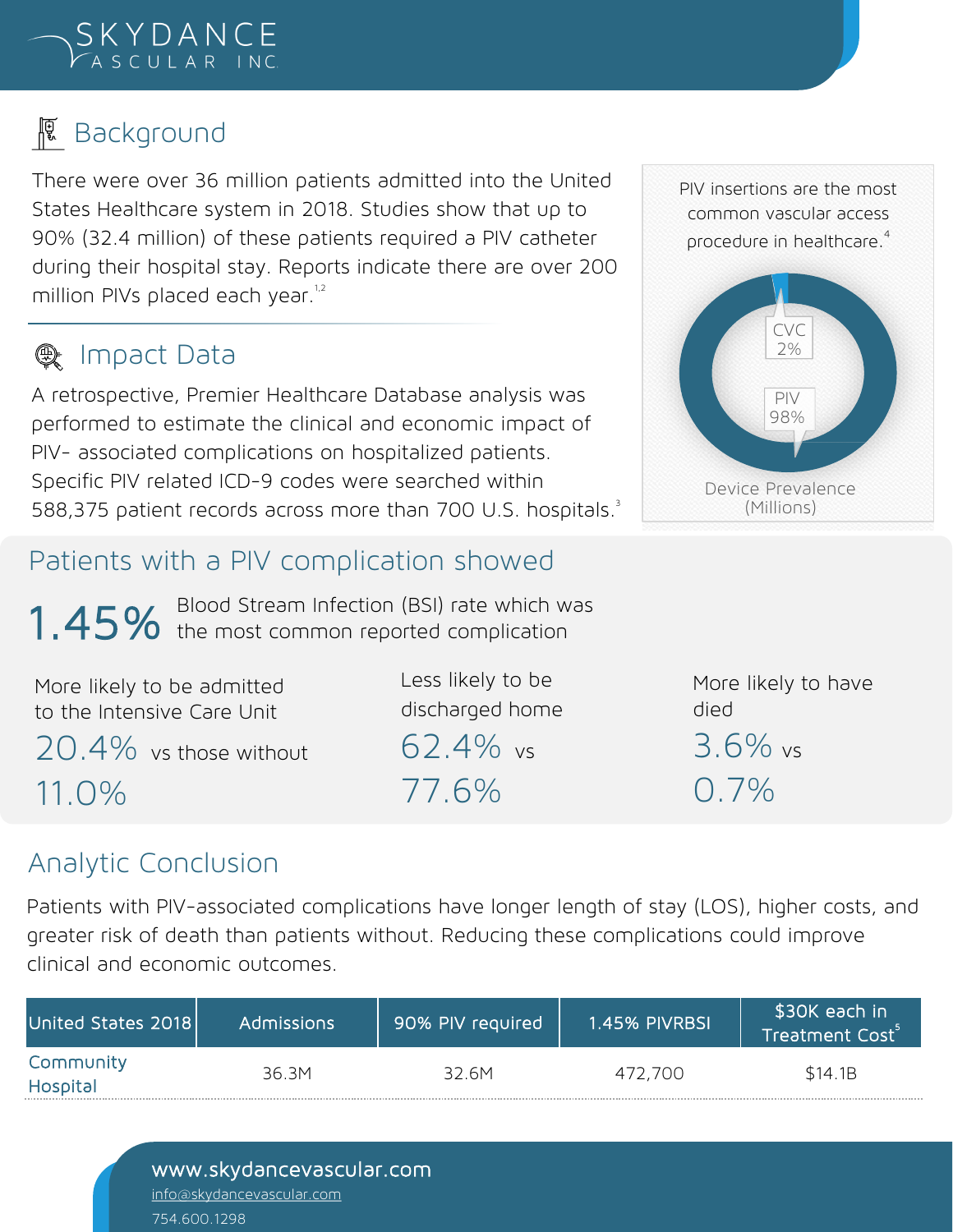#### **|| CMS Hospital Reimbursement and Performance**

The National Healthcare Safety Network of the Centers for Disease Control and Prevention (CDC), is the nation's most widely used health care-associated infection (HAI) tracking system. Since 2009, infection data has been reported to the NHSN to track the national progress of the reduction of HAIs.

Every 5 years, the Department of Health and Human Services (HHS) announces new targets for the national acute care hospital metrics for the National Action Plan to Prevent Health Care-Associated Infections: Road Map to Elimination (HAI Action Plan). The latest targets have been in 6 effect for 5 years (2015 to 2020).

During this period, the Society for Healthcare Epidemiology of America (SHEA) and the Infectious Disease Society of America (ISDA) published an update to their CLABSI compendium document, introducing the concept of possible peripheral intravenous catheter (PIV) surveillance expansion. PIVs also earned national recognition by making the top 10 pa $\frac{1}{8}$ ent safety concerns of 2019 by the ECRI institute.

Finally, the CDC in 2019 issued a public call for comments, regarding extending CLBSI surveillance to encompass<sub>, all</sub> hospital onset bacteremia including PIVs. These activities provide strong indicators toward the inclusion of PIV quality data to the HHS targets in the next published update due in 2020.



Reduce central line-associated bloodstream infections (CLABSI) in intensive care units and ward-located patients.



Reduce catheter-associated urinary tracts infections (CAUTI) in intensive care units and ward-located patients.



Reduce the incidence of invasive health careassociated methicillin-resistant Staphylococcus aureus (MRSA) infections.



Reduce hospital-onset MRSA bloodstream infections, reduce hospital-onset Clostridium difficile infections (CDI) Reduce the rate of Clostridium difficile hospitalizations.



Reduce surgical site infections (SSI)

## This update may lead to \$14.1B in non-reimbursed hospital BSI treatment expenses

[info@skydancevascular.com](mailto:Tinfo@skydancevascular.com) 754.600.1298 www.skydancevascular.com